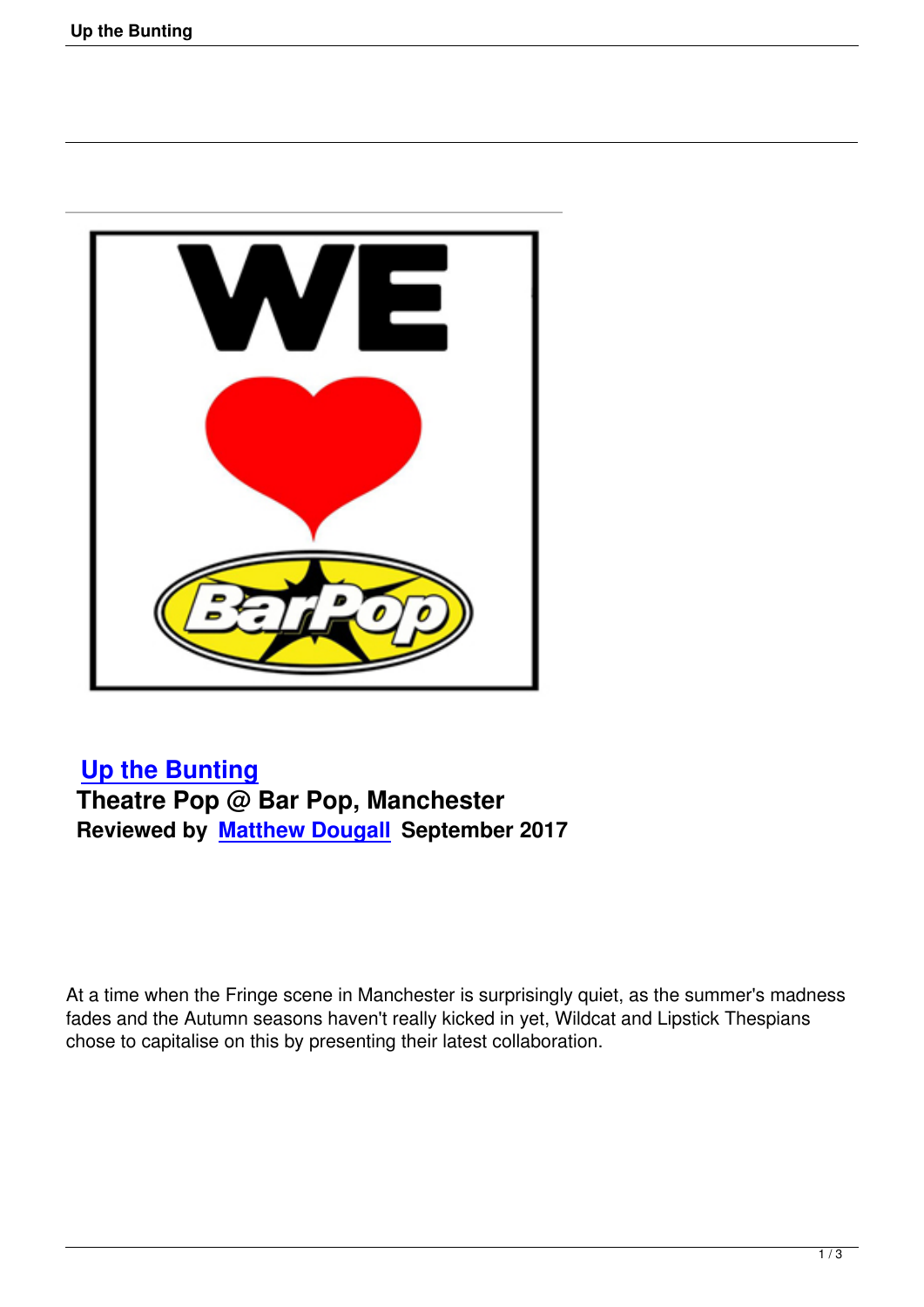They also chose a little known and highly underused venue too. The basement theatre at Bar Pop on Canal Street. More widely known as a night-club and cabaret venue, it has very limited lighting capacity, but being centrally located and easy to find, it does make for a sensible choice when looking for Fringe venues.

However, back to the play, and this was a one act 45 minute comedy, written by and starring **St ephen Donald**

. The basic premise for the play being a nerdish forty-something man with a mother-complex, dressed in cagoule and woolly hat visits the local fete; an event he does each year and always with his mother, since this is something they both love. This year however, he appears to have come alone... that is until he brings out a tea caddy from his bag, so that he can show this year's fete to his mother who is both physically in the caddy and spiritually in heaven.

There is also something else different this year too. The traditional games and stalls have been replaced with more upmarket, middle-class tents, one of which offers something called Reiki. He inadvertently wanders passed this tent and is immediately grabbed by the tent's occupant; a rather overpowering, dotty and gobby, latter-day hippy who swiftly manoeuvres her 'victim' to the massage table, and whilst practising her 'like massage but without touching' skills proceeds to tell him her life story.

Interruptions of hallucinatory visions of his mother notwithstanding, it seems that these two lost souls have something very much in common. And since this piece has been produced to garner feedback and reaction for possible future development, then I think it would be nice to explore their similarities too, as well as their differences, and perhaps see them get together or go out on a date.